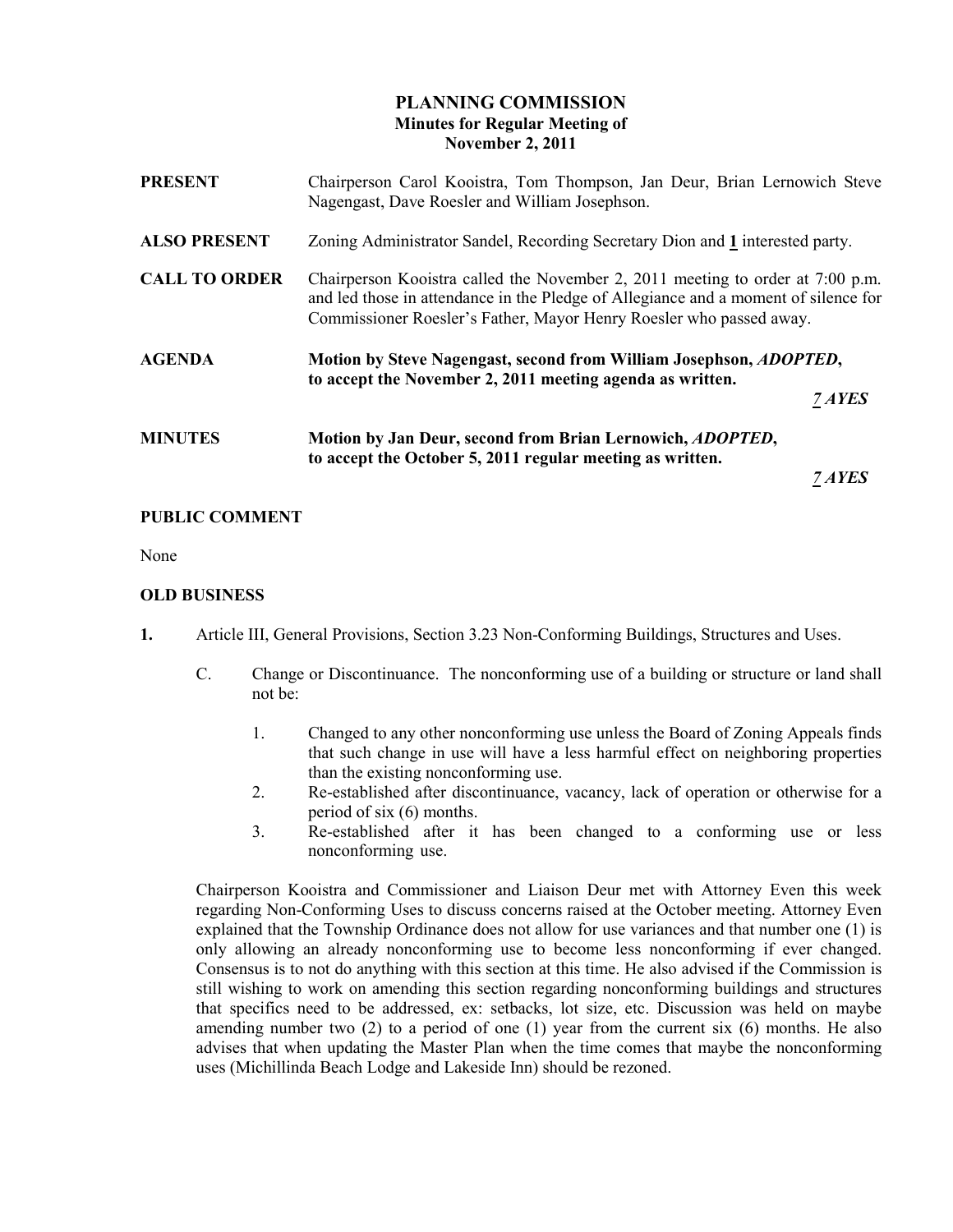- 2. Reports from Sub-Committees
	- Oil and gas storage tanks Commissioner Lernowich-Chair states there is no update at this time. Recording Secretary Dion will send information she received from the DEQ to Commissioners Lernowich and Josephson.
	- Outdoor Wood-Fired Furnaces Commissioner Lernowich-Chair handed out some possible language that gave a definition and some restrictions. After discussion it was decided that Commissioners Lernowich and Roesler will work further on this and report at the next meeting.
	- Medical Marihuana Ordinance Commissioner Deur advised that the Township Board agreed to extend the moratorium for an additional six (6) months to expire on July 31, 2012, given so many changes are being made at the state level regarding current law.
	- Low Impact Development Commissioner Nagengast-Chair handed out proposed language for possible amendment as follows: In addition, methods to employ Low Impact Development (LID) techniques are strongly encouraged. LID techniques promote source controls of storm water and maintain the natural hydrological cycle by: preserving open space and minimizing land disturbances; protecting natural features and natural processes; reexamining the use and sizing of traditional infrastructure (lots, streets, curbs, gutters, and sidewalks); integrating natural site elements (wetlands, stream corridors, mature forests) into site designs; and decentralizing and managing storm water at its source. Such techniques include a permeable pavement, grassy swales, bio retention/rain gardens, infiltration trenches and basins, filter strips, tree box filters, cisterns, dry wells, rain barrels and similar best management practices set forth in the State of Michigan's Low Impact Development Manual. Consensus was to add the language as proposed to Article XV Site Plan Review Section 15.07 Review Standards (J).

 Motion by Tom Thompson, second from Brian Lernowich, ADOPTED, to approve the language as proposed and add to the ready for Public Hearing file. 7 AYES

 Commissioner Thompson-Chair of the following stated that he and Zoning Administrator Sandel met and discussed the following.

- Neighborhood Commercial Uses Uses permitted both by Right and by Special Land Use were reviewed. It was decided the existing language is fine but they are working on proposing exact language to add something that will catch all that is not listed under the Uses Permitted by Special Land Use.
- Digital Signs At this time we have no restriction on timing, colors, etc. Commissioner Roesler stated his brother who is the sergeant of the Traffic Safety Division for the district may have valuable information on this type of thing. He will email information to Zoning Administrator Sandel and Recording Secretary Dion to pass onto to Commissioner Thompson. Consensus was to have Commissioner Thompson and Zoning Administrator Sandel use this information to propose language to require a lag time for messages.
- Ponds We have an existing ordinance; however, it does not limit the size of ponds. It does have a minimum five (5) acre requirement to have a pond. Commissioner Thompson proposes no pond can be more than one (1) acre in size without a variance and if you want more than one (1) pond you must have an additional five (5) acres. He believes ponds are a breeding ground for insects and can be a nuisance for neighboring properties. Zoning Administrator Sandel is to contact Planner Tim Johnson and discuss this issue with him.